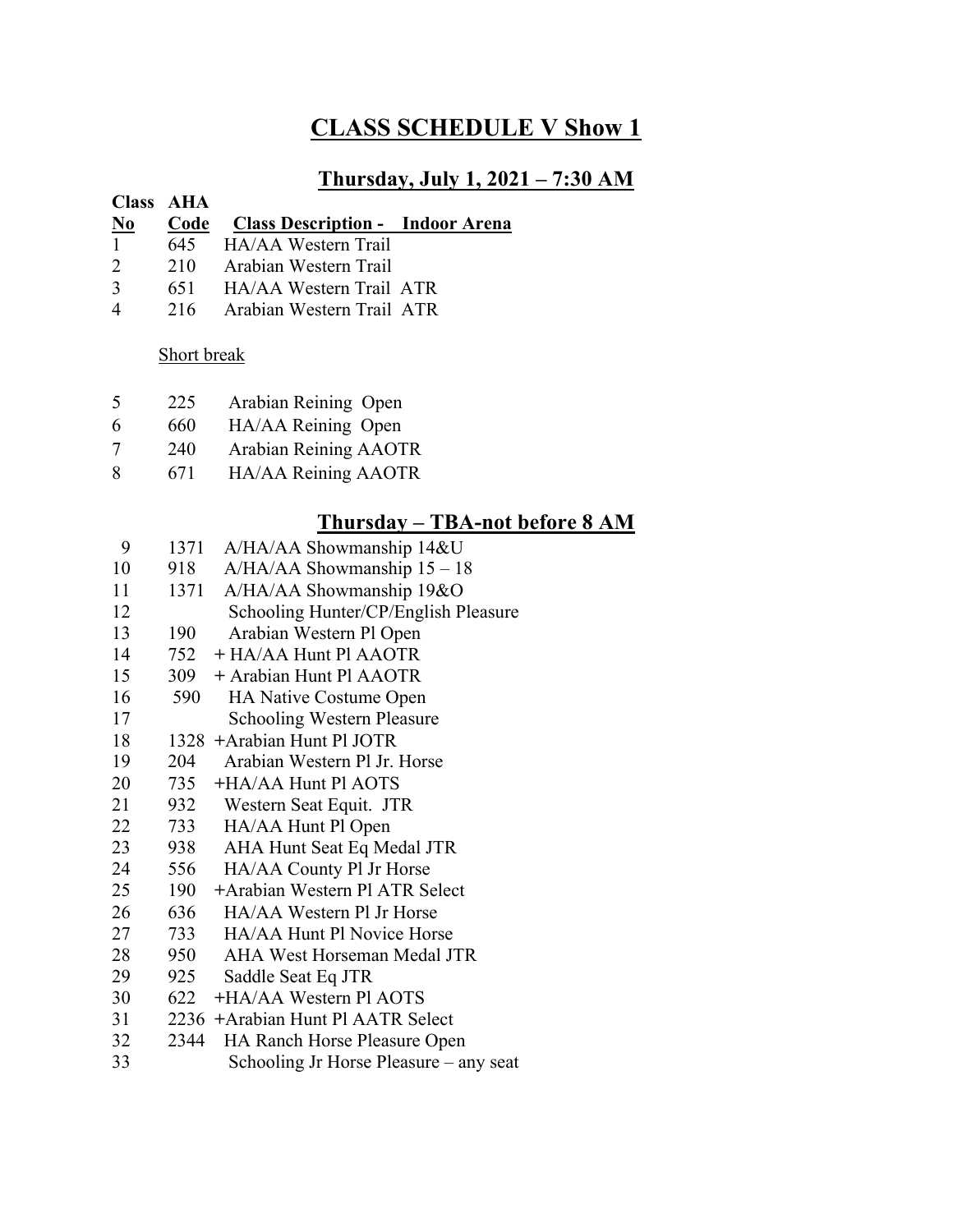## **THURSDAY – Not Before 12:00**

- Lead Line 6 & Under
- 35 1733 Arabian Ranch Horse Pl Open
- 290 Arabian Hunt Pl Open
- 37 907 Western Seat Eq. W/T 10 and U
- 1338 HA/AA Hunter Pl JOTR
- 540 HA/AA Country Pl Open
- 208 +Arabian Western Pl AATR
- 549 **+**HA/AA County Pl ATR
- 299 **+** Arabian Hunter Pl ATR
- 43  $907 + W/T$  Western Pl. 10 and U
- 315 Arabian Show-Hack Open
- 1325 **+**Arabian County Pl JTR
- MHAHA Member Class Western Pl ATR Jackpot (A/HA)
- 1326 **+**Arabian Western Pl JTR
- 939 +Hunt Seat Eq JTR 18 & Under
- 754 HA/AA Show Hack Open
- 50 619 HA Western Pleasure AATR
- 51 Stick Hor $\left[ e \right]_e$

#### **THURSDAY – Not Before 4:00 M**

- MHAHA Member Class Hunter Pleasure ATR Jackpot (A/HA) **O** 53 190 Arabian Western Pl Novice Horse
- 3136 **+**HA/AA Western Pl ATR Select **S**
- 55 W/T Hunter/Saddle Seat Pleasure 10 and U
- MHAHA Member Class Saddle Seat Pl ATR Jackpot (A/HA) **+**
- 748 HA/AA Hunter Pl Jr. Horse
- 58 W/T Hunter/Saddle Seat Equitation 10 and U
- 104 **+**Arabian Country Pl ATR s
- 192 **+**Arabian Western Pl AOTS t
- 1337 **+**HA/AA Western Pl JTR t
- 62 2236 Arabian Hunter PL JTR Select
- 63 292 Arabian Hunter PL 3TK S o

#### **Short Break**

- 891 A/HA W/T West. Pl Championship h
- 199 Arabian Western Pl ATR Championship 3
- 105 Arabian Country Pl ATR Championship r
- 300 Arabian Hunter Pl ATR Championship d
- 68 891 Hunt/Saddle Seat W/T Championship
- 630 HA/AA Western Pl ATR Championship l
- 742 HA/AA Hunt Pl ATR Championship a
- 71 550 HA Country Pl ATR Championship